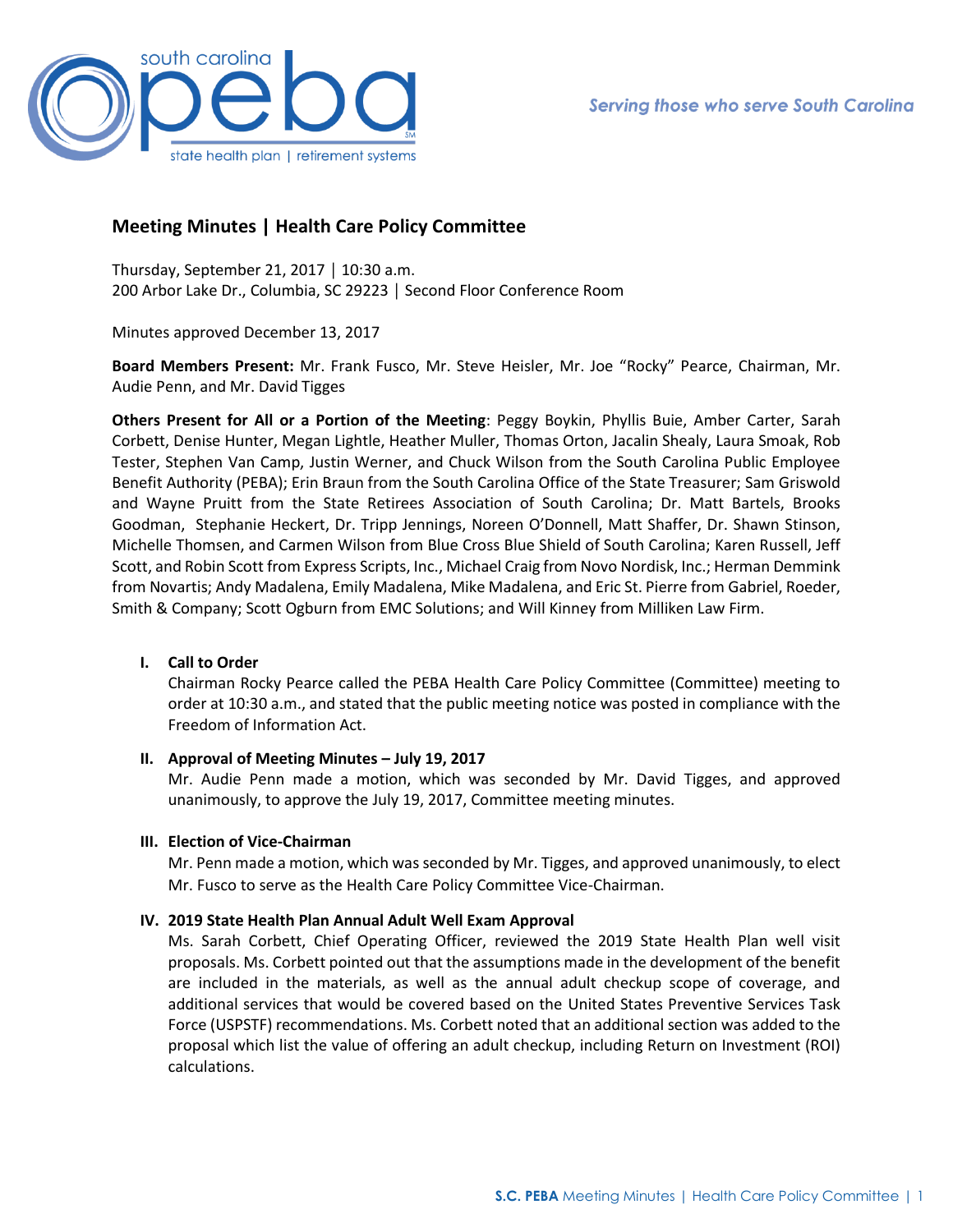Ms. Corbett stated that the 2019 well visit proposals include several different funding options, and only include procedures that are evidentially supported. Ms. Corbett advised that adult well visits could also be available based on age and frequency limitations:

- A. Age 19 through age 39, one well visit every three years
- B. Age 40 through age 49, one well visit every two years
- C. Age 50 and up, one well visit per year

Ms. Corbett reviewed the cost impact to the State Health Plan: evidence-supported serviced package- annual visit:

- A. Total Plan cost impact with no patient liability: 2.3 percent
- B. Total Plan cost impact with \$50.00 patient copay: 1.8 percent
- C. Total Plan cost impact paid as a covered service subject to normal plan provisions: 1.3 percent

Ms. Corbett also reviewed the cost impact to the State Health Plan with age and frequency limitations:

- A. Total Plan cost impact with no patient liability: 1.4 percent
- B. Total Plan cost impact with \$50.00 patient copay: 1.1 percent
- C. Total Plan cost impact paid as a covered service subject to normal plan provisions: 0.9 percent

Following further discussion, Mr. Tigges made a motion, which was seconded by Mr. Fusco, and approved unanimously, to recommend to the Board for approval that the State Health Plan add annual adult well exam visits with age and frequency limitations, and no patient liability. This option includes a 1.4 percent increase in budget continuation requirements.

### **V. Review of Obesity and Diabetes Programs**

Dr. Shawn Stinson, Chief Medical Officer, from Blue Cross Blue Shield of South Carolina (BCBSSC), led a discussion related to current Plan programs such as health coaching and behavioral counseling designed to impact metabolic syndrome, diabetes, and obesity. Dr. Stinson advised that Living Healthy Programs focus on high and medium risk groups, with a goal of reducing morbidity and disability, and reducing preventable hospital admission and emergency room charges.

Dr. Stinson reviewed program design, curriculum components, assessment and evaluation components, and goals and outcomes for the Diabetes Management Program, Metabolic Health Syndrome Program, and the Weight Management Program. Dr. Stinson defined metabolic syndrome as a group of risk factors that raises a person's risk for heart disease and other health problems, such as diabetes and stroke. Dr. Stinson reported that one in ten Americans have diabetes, and South Carolina has the tenth highest diabetes rate in the country, which cost \$5.4 billion per year. South Carolina also has the twelfth highest adult obesity rate in the nation, with two out of three South Carolina adults, and one out of three children being overweight or obese.